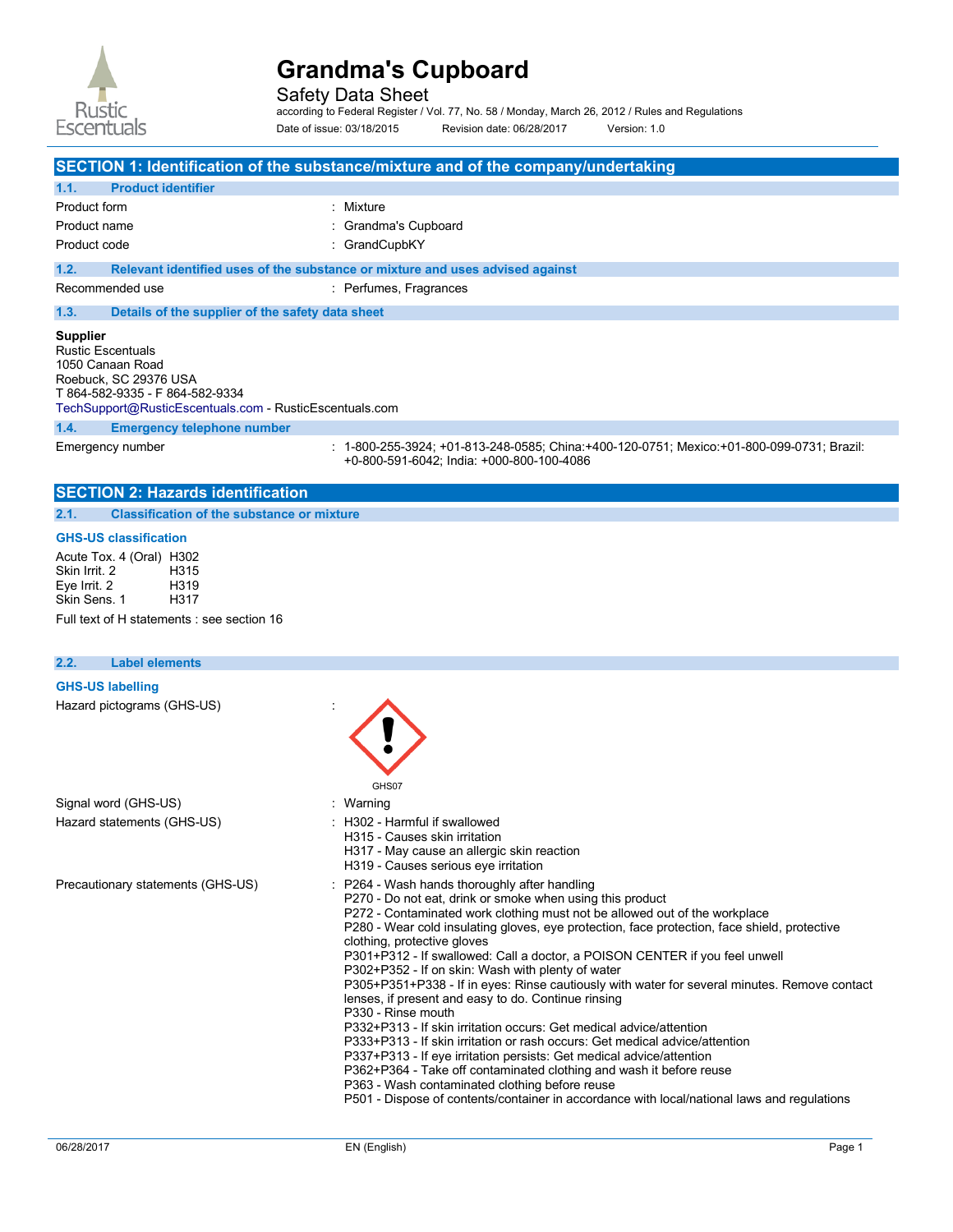## Safety Data Sheet

according to Federal Register / Vol. 77, No. 58 / Monday, March 26, 2012 / Rules and Regulations

#### **2.3. Other hazards**

### No additional information available

### **2.4. Unknown acute toxicity (GHS US)**

Not applicable.

### **SECTION 3: Composition/information on ingredients**

### **3.1. Substances**

Not applicable

**3.2. Mixtures** 

| <b>Name</b>             | <b>Product identifier</b> | $\frac{9}{6}$          | <b>GHS-US classification</b>                                                                         |
|-------------------------|---------------------------|------------------------|------------------------------------------------------------------------------------------------------|
| Benzyl benzoate         | (CAS-No.) 120-51-4        | $20.0035 -$<br>40.035  | Acute Tox. 4 (Oral), H302                                                                            |
| Cinnamic aldehyde       | (CAS-No.) 104-55-2        | $3.102 - 13.12$        | Acute Tox. 4 (Dermal), H312<br>Skin Irrit. 2, H315<br>Eye Irrit. 2A, H319<br>Skin Sens, 1B, H317     |
| Eugenol                 | (CAS-No.) 97-53-0         | $1.31 - 5.94$          | Acute Tox. 4 (Oral), H302<br>Eye Irrit. 2A, H319<br>Skin Sens. 1B, H317                              |
| Ethyl vanillin crystals | (CAS-No.) 121-32-4        | $0.62 - 2.62$          | Acute Tox. 4 (Oral), H302                                                                            |
| Coumarin crystals       | (CAS-No.) 91-64-5         | $0.4653 - 1.968$       | Acute Tox. 4 (Oral), H302<br>Skin Sens. 1B, H317<br>Aquatic Acute 2, H401<br>Aquatic Chronic 2, H411 |
| Phenylethyl alcohol     | (CAS-No.) 60-12-8         | $0.3875 -$<br>1.6375   | Acute Tox. 4 (Oral), H302<br>Acute Tox. 3 (Dermal), H311<br>Eye Irrit. 2A, H319                      |
| Vanillin                | (CAS-No.) 121-33-5        | $0.3875 -$<br>1.6375   | Acute Tox. 4 (Oral), H302<br>Eye Irrit. 2A, H319                                                     |
| Benzene carboxaldehyde  | (CAS-No.) 100-52-7        | $0.10016 -$<br>1.0016  | Flam. Lig. 4, H227<br>Acute Tox. 4 (Oral), H302<br>Skin Irrit. 2. H315<br>Skin Sens. 1, H317         |
| beta-Pinene             | (CAS-No.) 127-91-3        | $0.03584 -$<br>0.15434 | Flam. Lig. 3, H226<br>Skin Irrit. 2, H315<br>Skin Sens. 1, H317<br>Asp. Tox. 1, H304                 |

Allergen report available upon request.

Full text of H-statements: see section 16

| <b>SECTION 4: First aid measures</b>                                |                                                                                                                                                                                                                                                                                                                                                                                |
|---------------------------------------------------------------------|--------------------------------------------------------------------------------------------------------------------------------------------------------------------------------------------------------------------------------------------------------------------------------------------------------------------------------------------------------------------------------|
| <b>Description of first aid measures</b><br>4.1.                    |                                                                                                                                                                                                                                                                                                                                                                                |
| First-aid measures general                                          | : Never give anything by mouth to an unconscious person. If you feel unwell, seek medical<br>advice (show the label where possible).                                                                                                                                                                                                                                           |
| First-aid measures after inhalation                                 | : Assure fresh air breathing. Allow the victim to rest.                                                                                                                                                                                                                                                                                                                        |
| First-aid measures after skin contact                               | : Wash with plenty of soap and water. Wash contaminated clothing before reuse. If skin irritation<br>occurs: Get medical advice/attention. Specific treatment (see supplemental first aid instruction<br>on this label). If skin irritation or rash occurs: Remove affected clothing and wash all exposed<br>skin area with mild soap and water, followed by warm water rinse. |
| First-aid measures after eye contact                                | : Rinse immediately with plenty of water. Obtain medical attention if pain, blinking or redness<br>persists.                                                                                                                                                                                                                                                                   |
| First-aid measures after ingestion                                  | : Rinse mouth. Call a POISON CENTER or doctor/physician if you feel unwell. Do NOT induce<br>vomiting. Obtain emergency medical attention.                                                                                                                                                                                                                                     |
| 4.2.<br>Most important symptoms and effects, both acute and delayed |                                                                                                                                                                                                                                                                                                                                                                                |
| Symptoms/effects                                                    | : Not expected to present a significant hazard under anticipated conditions of normal use.                                                                                                                                                                                                                                                                                     |
| Symptoms/effects after inhalation                                   | : May cause an allergic skin reaction.                                                                                                                                                                                                                                                                                                                                         |
| Symptoms/effects after skin contact                                 | : Causes skin irritation.                                                                                                                                                                                                                                                                                                                                                      |
| Symptoms/effects after ingestion                                    | : Swallowing a small quantity of this material will result in serious health hazard.                                                                                                                                                                                                                                                                                           |
| 4.3.                                                                | Indication of any immediate medical attention and special treatment needed                                                                                                                                                                                                                                                                                                     |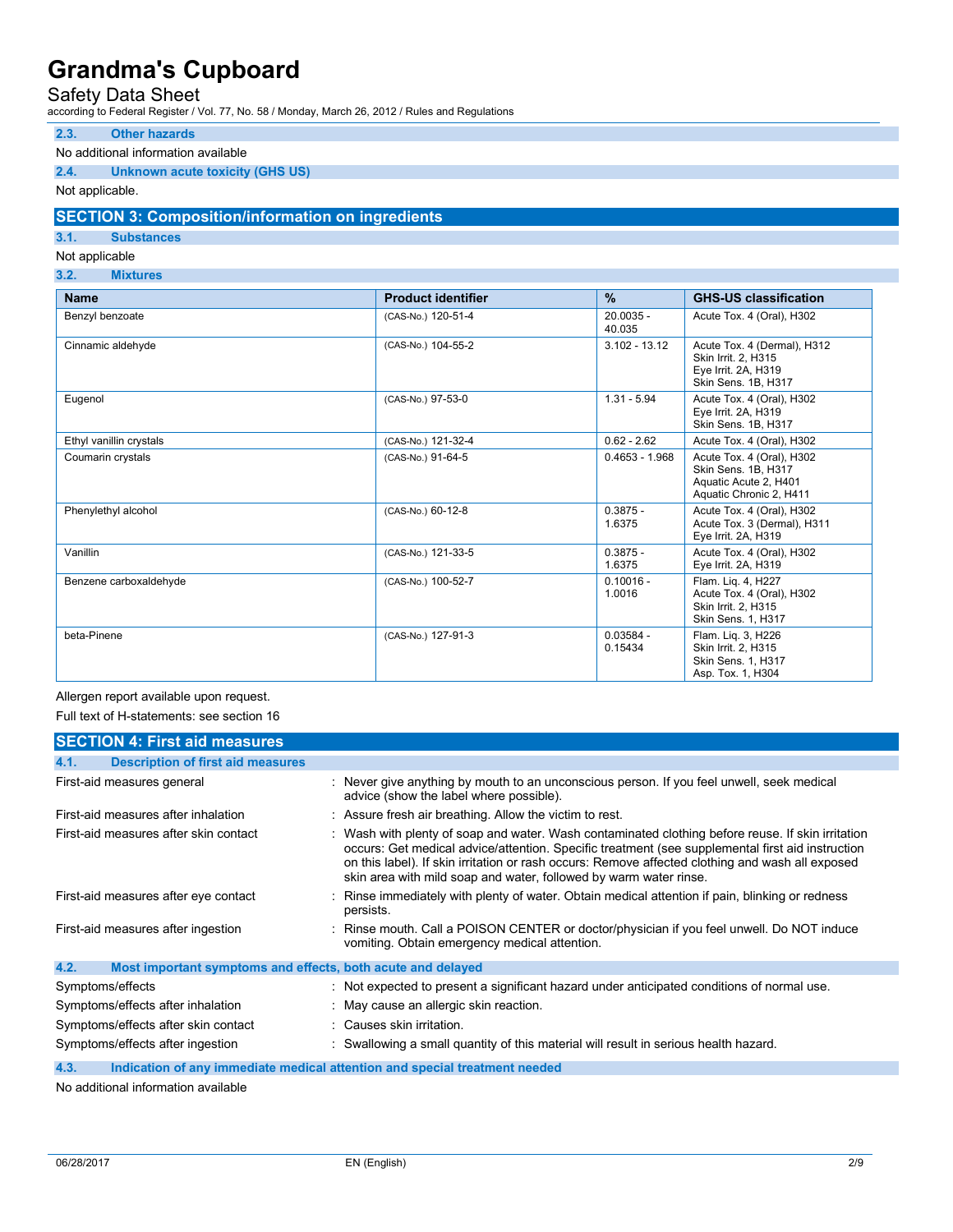Safety Data Sheet

according to Federal Register / Vol. 77, No. 58 / Monday, March 26, 2012 / Rules and Regulations

| <b>SECTION 5: Firefighting measures</b>                                     |                                                                                                                                                                                                                                |
|-----------------------------------------------------------------------------|--------------------------------------------------------------------------------------------------------------------------------------------------------------------------------------------------------------------------------|
| <b>Extinguishing media</b><br>5.1.                                          |                                                                                                                                                                                                                                |
| Suitable extinguishing media                                                | : Foam. Dry powder. Carbon dioxide. Water spray. Sand.                                                                                                                                                                         |
| Unsuitable extinguishing media                                              | : Do not use a heavy water stream.                                                                                                                                                                                             |
| 5.2.<br>Special hazards arising from the substance or mixture               |                                                                                                                                                                                                                                |
| No additional information available                                         |                                                                                                                                                                                                                                |
| 5.3.<br><b>Advice for firefighters</b>                                      |                                                                                                                                                                                                                                |
| Firefighting instructions                                                   | : Use water spray or fog for cooling exposed containers. Exercise caution when fighting any<br>chemical fire. Prevent fire fighting water from entering the environment.                                                       |
| Protection during firefighting                                              | Do not enter fire area without proper protective equipment, including respiratory protection.                                                                                                                                  |
| <b>SECTION 6: Accidental release measures</b>                               |                                                                                                                                                                                                                                |
| 6.1.<br>Personal precautions, protective equipment and emergency procedures |                                                                                                                                                                                                                                |
| 6.1.1.<br>For non-emergency personnel                                       |                                                                                                                                                                                                                                |
| Emergency procedures                                                        | : Evacuate unnecessary personnel.                                                                                                                                                                                              |
|                                                                             |                                                                                                                                                                                                                                |
| 6.1.2.<br>For emergency responders                                          |                                                                                                                                                                                                                                |
| Protective equipment                                                        | : Equip cleanup crew with proper protection.                                                                                                                                                                                   |
| Emergency procedures                                                        | : Ventilate area.                                                                                                                                                                                                              |
| 6.2.<br><b>Environmental precautions</b>                                    |                                                                                                                                                                                                                                |
|                                                                             | Prevent entry to sewers and public waters. Notify authorities if liquid enters sewers or public waters.                                                                                                                        |
| 6.3.<br>Methods and material for containment and cleaning up                |                                                                                                                                                                                                                                |
| Methods for cleaning up                                                     | : Soak up spills with inert solids, such as clay or diatomaceous earth as soon as possible. Collect<br>spillage. Store away from other materials.                                                                              |
| <b>Reference to other sections</b><br>6.4.                                  |                                                                                                                                                                                                                                |
| See Heading 8. Exposure controls and personal protection.                   |                                                                                                                                                                                                                                |
| <b>SECTION 7: Handling and storage</b>                                      |                                                                                                                                                                                                                                |
| <b>Precautions for safe handling</b><br>7.1.                                |                                                                                                                                                                                                                                |
| Precautions for safe handling                                               | : Wash hands and other exposed areas with mild soap and water before eating, drinking or<br>smoking and when leaving work. Provide good ventilation in process area to prevent formation<br>of vapour.                         |
| Hygiene measures                                                            | Do not eat, drink or smoke when using this product. Wash hands thoroughly after handling.<br>Contaminated work clothing should not be allowed out of the workplace. Wash contaminated<br>clothing before reuse.                |
| 7.2.<br>Conditions for safe storage, including any incompatibilities        |                                                                                                                                                                                                                                |
| Storage conditions                                                          | : Keep only in the original container in a cool, well ventilated place away from : Keep away from<br>heat, hot surfaces, sparks, open flames and other ignition sources. No smoking. Keep<br>container closed when not in use. |
| Incompatible products                                                       | Strong bases. Strong acids.                                                                                                                                                                                                    |
| Incompatible materials                                                      | Sources of ignition. Direct sunlight.                                                                                                                                                                                          |
| Storage temperature                                                         | 25 °C                                                                                                                                                                                                                          |
| Storage area                                                                | Store in a well-ventilated place. Store away from heat.                                                                                                                                                                        |
| Special rules on packaging                                                  | Store in a closed container.                                                                                                                                                                                                   |
| Packaging materials                                                         | : Do not store in corrodable metal.                                                                                                                                                                                            |
| <b>Specific end use(s)</b><br>7.3.                                          |                                                                                                                                                                                                                                |
| No additional information available                                         |                                                                                                                                                                                                                                |
|                                                                             |                                                                                                                                                                                                                                |

**SECTION 8: Exposure controls/personal protection** 

**8.1. Control parameters**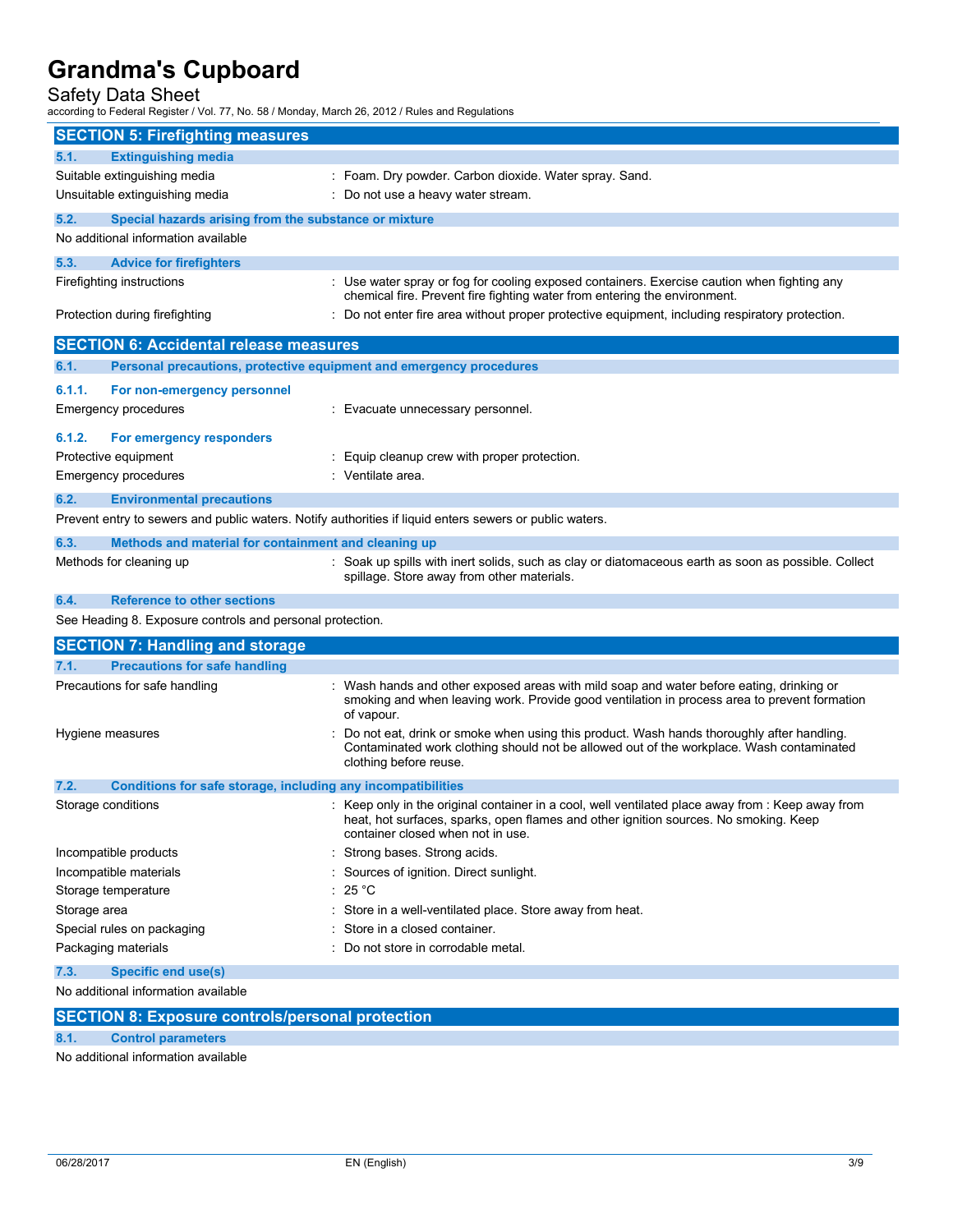Safety Data Sheet

according to Federal Register / Vol. 77, No. 58 / Monday, March 26, 2012 / Rules and Regulations

| 8.2.<br><b>Exposure controls</b> |                                        |  |
|----------------------------------|----------------------------------------|--|
| Personal protective equipment    | : Avoid all unnecessary exposure.      |  |
|                                  |                                        |  |
| Hand protection                  | : Wear protective gloves.              |  |
| Eye protection                   | : Chemical goggles or safety glasses.  |  |
| Skin and body protection         | : Wear suitable protective clothing.   |  |
| Respiratory protection           | : Wear appropriate mask.               |  |
| Other information                | Do not eat, drink or smoke during use. |  |

| <b>SECTION 9: Physical and chemical properties</b>            |                      |  |
|---------------------------------------------------------------|----------------------|--|
| Information on basic physical and chemical properties<br>9.1. |                      |  |
| Physical state                                                | : Liquid             |  |
| Colour                                                        | : light yellow amber |  |
| Odour                                                         | $:$ spicy            |  |
| Odour threshold                                               | No data available    |  |
| pH                                                            | No data available    |  |
| Relative evaporation rate (butylacetate=1)                    | No data available    |  |
| Melting point                                                 | No data available    |  |
| Freezing point                                                | No data available    |  |
| Boiling point                                                 | No data available    |  |
| Flash point                                                   | : $>93.33$ °C        |  |
| Auto-ignition temperature                                     | No data available    |  |
| Decomposition temperature                                     | No data available    |  |
| Flammability (solid, gas)                                     | No data available    |  |
| Vapour pressure                                               | No data available    |  |
| Relative vapour density at 20 °C                              | : No data available  |  |
| Relative density                                              | : $\approx$ 1.1      |  |
| Solubility                                                    |                      |  |
| Log Pow                                                       | No data available    |  |
| Log Kow                                                       | No data available    |  |
| Viscosity, kinematic                                          | No data available    |  |
| Viscosity, dynamic                                            | No data available    |  |
| <b>Explosive properties</b>                                   | No data available    |  |
| Oxidising properties                                          | : No data available  |  |
| <b>Explosive limits</b>                                       | No data available    |  |
| 9.2.<br><b>Other information</b>                              |                      |  |

| <b>SECTION 10: Stability and reactivity</b>          |  |  |  |
|------------------------------------------------------|--|--|--|
| 10.1.<br><b>Reactivity</b>                           |  |  |  |
| No additional information available                  |  |  |  |
| <b>Chemical stability</b><br>10.2.                   |  |  |  |
| Not established.                                     |  |  |  |
| <b>Possibility of hazardous reactions</b><br>10.3.   |  |  |  |
| Not established.                                     |  |  |  |
| <b>Conditions to avoid</b><br>10.4.                  |  |  |  |
| Direct sunlight. Extremely high or low temperatures. |  |  |  |
| <b>Incompatible materials</b><br>10.5.               |  |  |  |
| Strong acids. Strong bases.                          |  |  |  |
| <b>Hazardous decomposition products</b><br>10.6.     |  |  |  |
| fume. Carbon monoxide. Carbon dioxide.               |  |  |  |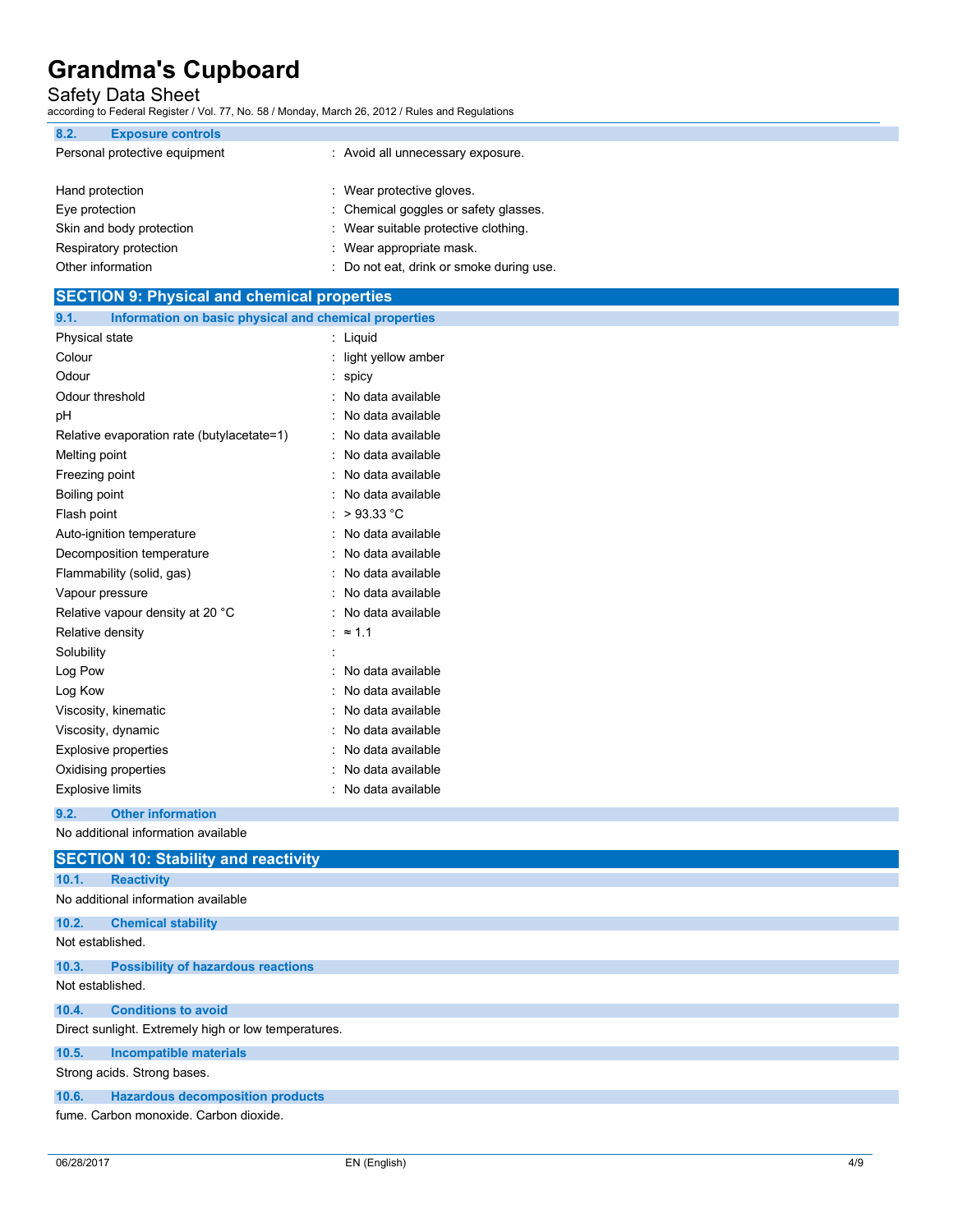Safety Data Sheet

according to Federal Register / Vol. 77, No. 58 / Monday, March 26, 2012 / Rules and Regulations

### **SECTION 11: Toxicological information**

### **11.1. Information on toxicological effects**

| Acute toxicity                                         | Oral: Harmful if swallowed.                                                               |
|--------------------------------------------------------|-------------------------------------------------------------------------------------------|
| Grandma's Cupboard #13672F                             |                                                                                           |
| ATE US (oral)                                          | 626.0532181936 mg/kg bodyweight                                                           |
| Skin corrosion/irritation                              | Causes skin irritation.                                                                   |
| Serious eye damage/irritation                          | Causes serious eye irritation.                                                            |
| Respiratory or skin sensitisation                      | : May cause an allergic skin reaction.                                                    |
| Germ cell mutagenicity                                 | : Not classified                                                                          |
| Carcinogenicity                                        | : Not classified                                                                          |
| Grandma's Cupboard #13672F                             |                                                                                           |
| Reproductive toxicity                                  | : Not classified                                                                          |
| Specific target organ toxicity (single exposure)       | : Not classified                                                                          |
| Grandma's Cupboard #13672F                             |                                                                                           |
| Specific target organ toxicity (repeated<br>exposure)  | Not classified                                                                            |
| Aspiration hazard                                      | Not classified                                                                            |
| Potential adverse human health effects and<br>symptoms | : Harmful if swallowed. Based on available data, the classification criteria are not met. |
| Symptoms/effects after inhalation                      | : May cause an allergic skin reaction.                                                    |
| Symptoms/effects after skin contact                    | Causes skin irritation.                                                                   |
| Symptoms/effects after ingestion                       | Swallowing a small quantity of this material will result in serious health hazard.        |

## **SECTION 12: Ecological information**

# **12.1. Toxicity**

| 12.2.<br><b>Persistence and degradability</b> |                                       |
|-----------------------------------------------|---------------------------------------|
| Grandma's Cupboard #13672F                    |                                       |
| Persistence and degradability                 | Not established.                      |
| <b>Bioaccumulative potential</b><br>12.3.     |                                       |
| Grandma's Cupboard #13672F                    |                                       |
| Bioaccumulative potential                     | Not established.                      |
| 12.4.<br><b>Mobility in soil</b>              |                                       |
| No additional information available           |                                       |
| <b>Other adverse effects</b><br>12.5.         |                                       |
| Effect on ozone layer                         | : No additional information available |
| Effect on the global warming                  | : No known effects from this product. |
| Other information                             | : Avoid release to the environment.   |
| <b>SECTION 13: Disposal considerations</b>    |                                       |

| 13.1.<br><b>Waste treatment methods</b>    |                                                                                                                                                                  |
|--------------------------------------------|------------------------------------------------------------------------------------------------------------------------------------------------------------------|
| Product/Packaging disposal recommendations | Dispose of contents/container in accordance with local/national laws and regulations. Dispose<br>in a safe manner in accordance with local/national regulations. |
| Ecology - waste materials                  | : Avoid release to the environment.                                                                                                                              |
|                                            |                                                                                                                                                                  |
| <b>SECTION 14: Transport information</b>   |                                                                                                                                                                  |
| In accordance with DOT                     |                                                                                                                                                                  |
| Not regulated for transport                |                                                                                                                                                                  |
| <b>Additional information</b>              |                                                                                                                                                                  |
| Other information                          | : No supplementary information available.                                                                                                                        |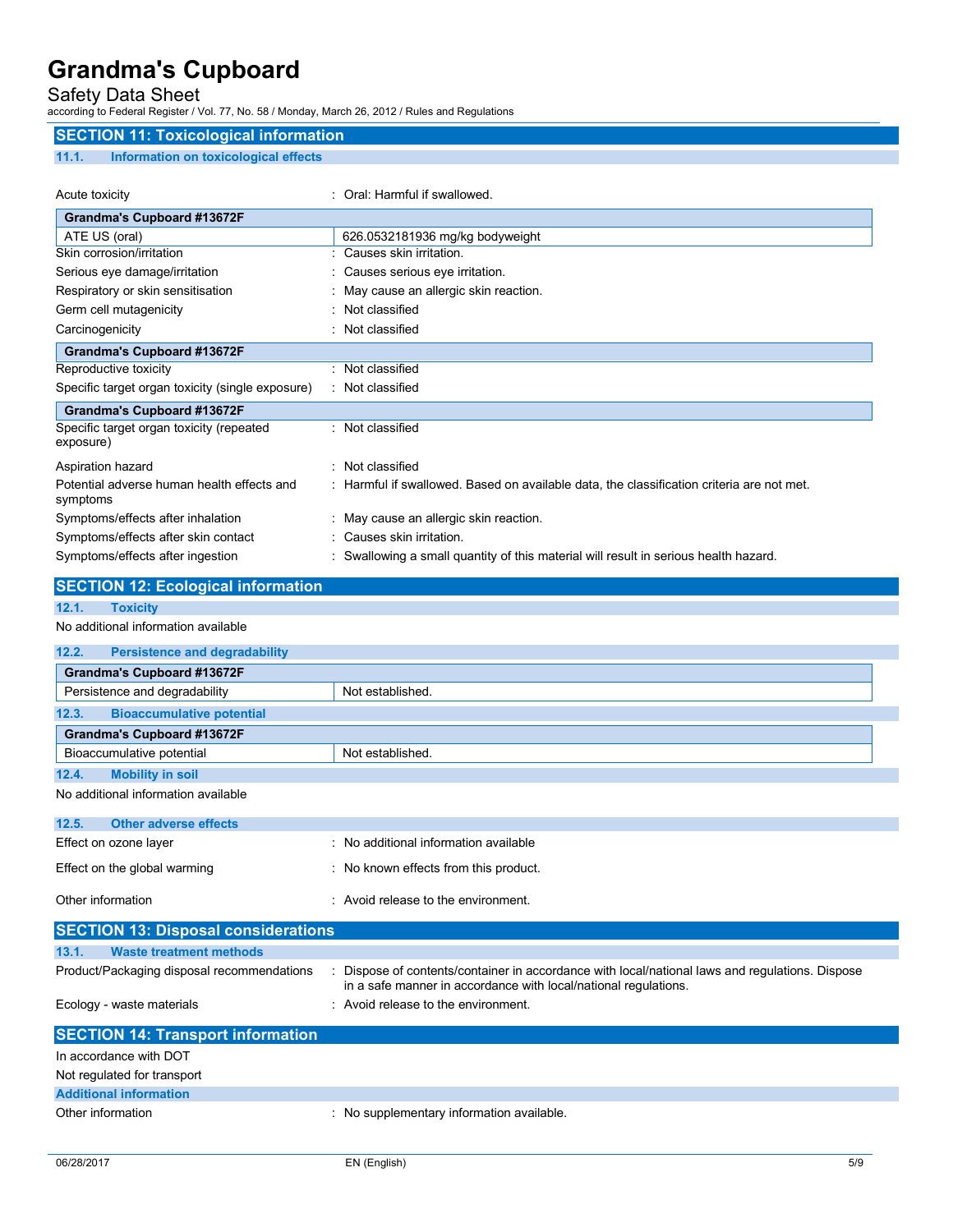## Safety Data Sheet

according to Federal Register / Vol. 77, No. 58 / Monday, March 26, 2012 / Rules and Regulations

## **ADR**

No additional information available

### **Transport by sea**

No additional information available

### **Air transport**

No additional information available

| <b>SECTION 15: Regulatory information</b>                                                                                                                                   |                 |                      |  |
|-----------------------------------------------------------------------------------------------------------------------------------------------------------------------------|-----------------|----------------------|--|
| 15.1. US Federal regulations                                                                                                                                                |                 |                      |  |
| All components of this product are listed, or excluded from listing, on the United States Environmental Protection Agency Toxic<br>Substances Control Act (TSCA) inventory. |                 |                      |  |
| Methyl Eugenol                                                                                                                                                              | CAS-No. 93-15-2 | $0.00001 - 0.0001\%$ |  |

### **15.2. International regulations**

#### **CANADA**

| Benzene carboxaldehyde (100-52-7)                                                                  |                                                                               |  |  |  |
|----------------------------------------------------------------------------------------------------|-------------------------------------------------------------------------------|--|--|--|
| Listed on the Canadian DSL (Domestic Substances List)                                              |                                                                               |  |  |  |
| <b>WHMIS Classification</b>                                                                        | Class B Division 3 - Combustible Liquid                                       |  |  |  |
|                                                                                                    | Class D Division 2 Subdivision B - Toxic material causing other toxic effects |  |  |  |
| Phenylethyl alcohol (60-12-8)                                                                      |                                                                               |  |  |  |
| Listed on the Canadian DSL (Domestic Substances List)                                              |                                                                               |  |  |  |
| Vanillin (121-33-5)                                                                                |                                                                               |  |  |  |
| Listed on the Canadian DSL (Domestic Substances List)                                              |                                                                               |  |  |  |
| Coumarin crystals (91-64-5)                                                                        |                                                                               |  |  |  |
| Listed on the Canadian DSL (Domestic Substances List)                                              |                                                                               |  |  |  |
| Ethyl vanillin crystals (121-32-4)                                                                 |                                                                               |  |  |  |
| Listed on the Canadian DSL (Domestic Substances List)                                              |                                                                               |  |  |  |
| <b>WHMIS Classification</b>                                                                        | Uncontrolled product according to WHMIS classification criteria               |  |  |  |
| <b>Eugenol (97-53-0)</b>                                                                           |                                                                               |  |  |  |
| Listed on the Canadian DSL (Domestic Substances List)                                              |                                                                               |  |  |  |
| Benzyl benzoate (120-51-4)                                                                         |                                                                               |  |  |  |
| Listed on the Canadian DSL (Domestic Substances List)                                              |                                                                               |  |  |  |
| beta-Pinene (127-91-3)                                                                             |                                                                               |  |  |  |
| Listed on the Canadian DSL (Domestic Substances List)                                              |                                                                               |  |  |  |
| Cinnamic aldehyde (104-55-2)                                                                       |                                                                               |  |  |  |
| Listed on the Canadian DSL (Domestic Substances List)                                              |                                                                               |  |  |  |
| <b>EU-Regulations</b>                                                                              |                                                                               |  |  |  |
| Benzene carboxaldehyde (100-52-7)                                                                  |                                                                               |  |  |  |
| Listed on the EEC inventory EINECS (European Inventory of Existing Commercial Chemical Substances) |                                                                               |  |  |  |
| Phenylethyl alcohol (60-12-8)                                                                      |                                                                               |  |  |  |
| Listed on the EEC inventory EINECS (European Inventory of Existing Commercial Chemical Substances) |                                                                               |  |  |  |
| Vanillin (121-33-5)                                                                                |                                                                               |  |  |  |
| Listed on the EEC inventory EINECS (European Inventory of Existing Commercial Chemical Substances) |                                                                               |  |  |  |
| Coumarin crystals (91-64-5)                                                                        |                                                                               |  |  |  |
| Listed on the EEC inventory EINECS (European Inventory of Existing Commercial Chemical Substances) |                                                                               |  |  |  |
| Ethyl vanillin crystals (121-32-4)                                                                 |                                                                               |  |  |  |
| Listed on the EEC inventory EINECS (European Inventory of Existing Commercial Chemical Substances) |                                                                               |  |  |  |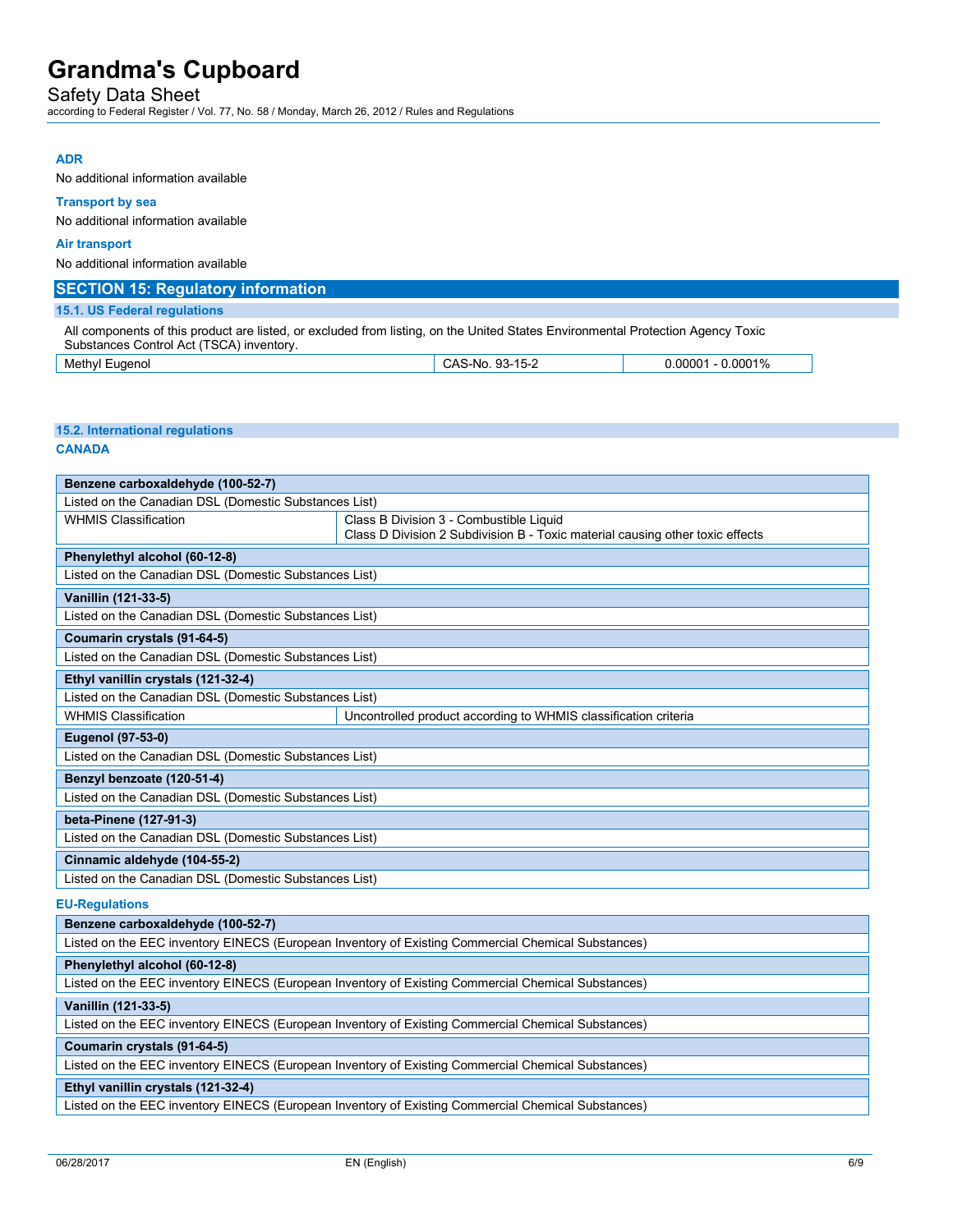## Safety Data Sheet

according to Federal Register / Vol. 77, No. 58 / Monday, March 26, 2012 / Rules and Regulations

#### **Eugenol (97-53-0)**

| Listed on the EEC inventory EINECS (European Inventory of Existing Commercial Chemical Substances) |  |  |
|----------------------------------------------------------------------------------------------------|--|--|
| Benzyl benzoate (120-51-4)                                                                         |  |  |
| Listed on the EEC inventory EINECS (European Inventory of Existing Commercial Chemical Substances) |  |  |
| beta-Pinene (127-91-3)                                                                             |  |  |
| Listed on the EEC inventory EINECS (European Inventory of Existing Commercial Chemical Substances) |  |  |
| Cinnamic aldehyde (104-55-2)                                                                       |  |  |
| Listed on the EEC inventory EINECS (European Inventory of Existing Commercial Chemical Substances) |  |  |
| Classification according to Regulation (EC) No. 1272/2008 [CLP]                                    |  |  |

Not determined

#### **Classification according to Directive 67/548/EEC [DSD] or 1999/45/EC [DPD]**

#### **15.2.2. National regulations**

#### **Benzene carboxaldehyde (100-52-7)**  Listed on the AICS (Australian Inventory of Chemical Substances) Listed on IECSC (Inventory of Existing Chemical Substances Produced or Imported in China) Listed on the Japanese ENCS (Existing & New Chemical Substances) inventory Listed on the Japanese ISHL (Industrial Safety and Health Law) Listed on the Korean ECL (Existing Chemicals List) Listed on NZIoC (New Zealand Inventory of Chemicals) Listed on PICCS (Philippines Inventory of Chemicals and Chemical Substances) Japanese Pollutant Release and Transfer Register Law (PRTR Law) Listed on the Canadian IDL (Ingredient Disclosure List) Listed on INSQ (Mexican National Inventory of Chemical Substances) Listed on Turkish inventory of chemical Listed on the TCSI (Taiwan Chemical Substance Inventory) **Phenylethyl alcohol (60-12-8)**  Listed on the AICS (Australian Inventory of Chemical Substances) Listed on IECSC (Inventory of Existing Chemical Substances Produced or Imported in China) Listed on the Japanese ENCS (Existing & New Chemical Substances) inventory Listed on the Japanese ISHL (Industrial Safety and Health Law) Listed on the Korean ECL (Existing Chemicals List) Listed on NZIoC (New Zealand Inventory of Chemicals) Listed on PICCS (Philippines Inventory of Chemicals and Chemical Substances) Listed on the Canadian IDL (Ingredient Disclosure List) Listed on INSQ (Mexican National Inventory of Chemical Substances) Listed on Turkish inventory of chemical Listed on the TCSI (Taiwan Chemical Substance Inventory) **Vanillin (121-33-5)**  Listed on the AICS (Australian Inventory of Chemical Substances) Listed on IECSC (Inventory of Existing Chemical Substances Produced or Imported in China) Listed on the Japanese ENCS (Existing & New Chemical Substances) inventory Listed on the Japanese ISHL (Industrial Safety and Health Law) Listed on the Korean ECL (Existing Chemicals List) Listed on NZIoC (New Zealand Inventory of Chemicals) Listed on PICCS (Philippines Inventory of Chemicals and Chemical Substances) Listed on INSQ (Mexican National Inventory of Chemical Substances) Listed on Turkish inventory of chemical Listed on the TCSI (Taiwan Chemical Substance Inventory)

#### **Coumarin crystals (91-64-5)**

Listed on the AICS (Australian Inventory of Chemical Substances) Listed on IECSC (Inventory of Existing Chemical Substances Produced or Imported in China) Listed on the Japanese ENCS (Existing & New Chemical Substances) inventory Listed on the Japanese ISHL (Industrial Safety and Health Law) Listed on the Korean ECL (Existing Chemicals List) Listed on NZIoC (New Zealand Inventory of Chemicals) Listed on PICCS (Philippines Inventory of Chemicals and Chemical Substances) Listed on INSQ (Mexican National Inventory of Chemical Substances) Listed on Turkish inventory of chemical Listed on the TCSI (Taiwan Chemical Substance Inventory)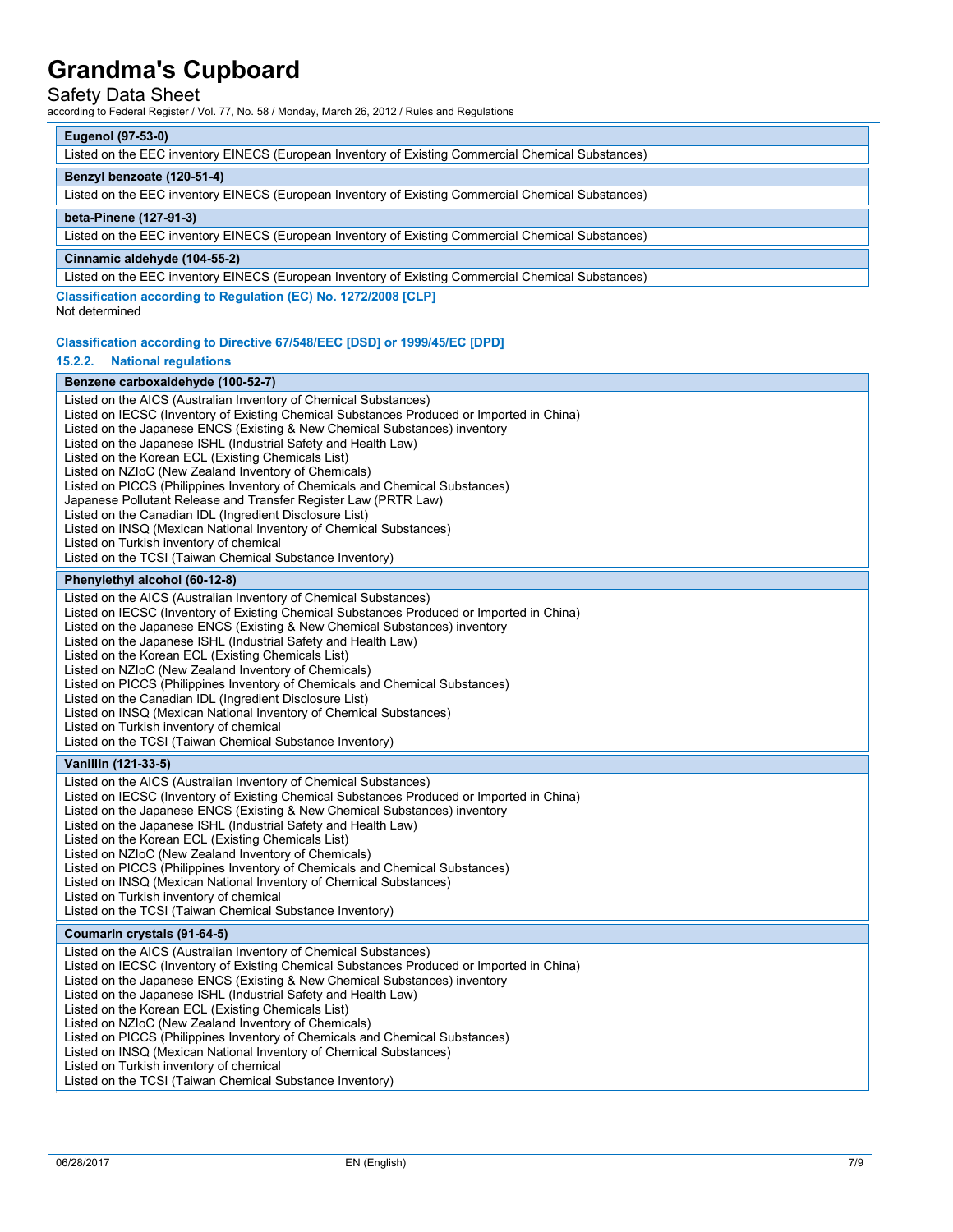# Safety Data Sheet

according to Federal Register / Vol. 77, No. 58 / Monday, March 26, 2012 / Rules and Regulations

| Ethyl vanillin crystals (121-32-4)                                                                                                                                                                                                                                                                                                                                                                                                                                                                                                                                                                                                                                                                                                                  |  |  |
|-----------------------------------------------------------------------------------------------------------------------------------------------------------------------------------------------------------------------------------------------------------------------------------------------------------------------------------------------------------------------------------------------------------------------------------------------------------------------------------------------------------------------------------------------------------------------------------------------------------------------------------------------------------------------------------------------------------------------------------------------------|--|--|
| Listed on the AICS (Australian Inventory of Chemical Substances)<br>Listed on IECSC (Inventory of Existing Chemical Substances Produced or Imported in China)<br>Listed on the Japanese ENCS (Existing & New Chemical Substances) inventory<br>Listed on the Japanese ISHL (Industrial Safety and Health Law)<br>Listed on the Korean ECL (Existing Chemicals List)<br>Listed on NZIoC (New Zealand Inventory of Chemicals)<br>Listed on PICCS (Philippines Inventory of Chemicals and Chemical Substances)<br>Listed on INSQ (Mexican National Inventory of Chemical Substances)<br>Listed on Turkish inventory of chemical<br>Listed on the TCSI (Taiwan Chemical Substance Inventory)                                                            |  |  |
| <b>Eugenol (97-53-0)</b>                                                                                                                                                                                                                                                                                                                                                                                                                                                                                                                                                                                                                                                                                                                            |  |  |
| Listed on the AICS (Australian Inventory of Chemical Substances)<br>Listed on IECSC (Inventory of Existing Chemical Substances Produced or Imported in China)<br>Listed on the Japanese ENCS (Existing & New Chemical Substances) inventory<br>Listed on the Japanese ISHL (Industrial Safety and Health Law)<br>Listed on the Korean ECL (Existing Chemicals List)<br>Listed on NZIoC (New Zealand Inventory of Chemicals)<br>Listed on PICCS (Philippines Inventory of Chemicals and Chemical Substances)<br>Listed on INSQ (Mexican National Inventory of Chemical Substances)<br>Listed on Turkish inventory of chemical<br>Listed on the TCSI (Taiwan Chemical Substance Inventory)                                                            |  |  |
| Benzyl benzoate (120-51-4)                                                                                                                                                                                                                                                                                                                                                                                                                                                                                                                                                                                                                                                                                                                          |  |  |
| Listed on the AICS (Australian Inventory of Chemical Substances)<br>Listed on IECSC (Inventory of Existing Chemical Substances Produced or Imported in China)<br>Listed on the Japanese ENCS (Existing & New Chemical Substances) inventory<br>Listed on the Japanese ISHL (Industrial Safety and Health Law)<br>Listed on the Korean ECL (Existing Chemicals List)<br>Listed on NZIoC (New Zealand Inventory of Chemicals)<br>Listed on PICCS (Philippines Inventory of Chemicals and Chemical Substances)<br>Listed on INSQ (Mexican National Inventory of Chemical Substances)<br>Listed on Turkish inventory of chemical<br>Listed on the TCSI (Taiwan Chemical Substance Inventory)                                                            |  |  |
| beta-Pinene (127-91-3)                                                                                                                                                                                                                                                                                                                                                                                                                                                                                                                                                                                                                                                                                                                              |  |  |
| Listed on the AICS (Australian Inventory of Chemical Substances)<br>Listed on IECSC (Inventory of Existing Chemical Substances Produced or Imported in China)<br>Listed on the Japanese ENCS (Existing & New Chemical Substances) inventory<br>Listed on the Japanese ISHL (Industrial Safety and Health Law)<br>Listed on the Korean ECL (Existing Chemicals List)<br>Listed on NZIoC (New Zealand Inventory of Chemicals)<br>Listed on PICCS (Philippines Inventory of Chemicals and Chemical Substances)<br>Listed on the Canadian IDL (Ingredient Disclosure List)<br>Listed on INSQ (Mexican National Inventory of Chemical Substances)<br>Listed on Turkish inventory of chemical<br>Listed on the TCSI (Taiwan Chemical Substance Inventory) |  |  |
| Cinnamic aldehyde (104-55-2)                                                                                                                                                                                                                                                                                                                                                                                                                                                                                                                                                                                                                                                                                                                        |  |  |
| Listed on the AICS (Australian Inventory of Chemical Substances)<br>Listed on IECSC (Inventory of Existing Chemical Substances Produced or Imported in China)<br>Listed on the Japanese ENCS (Existing & New Chemical Substances) inventory<br>Listed on the Japanese ISHL (Industrial Safety and Health Law)<br>Listed on the Korean ECL (Existing Chemicals List)<br>Listed on NZIoC (New Zealand Inventory of Chemicals)<br>Listed on PICCS (Philippines Inventory of Chemicals and Chemical Substances)<br>Listed on the Canadian IDL (Ingredient Disclosure List)<br>Listed on INSQ (Mexican National Inventory of Chemical Substances)<br>Listed on the TCSI (Taiwan Chemical Substance Inventory)                                            |  |  |

### **15.3. US State regulations**

California Proposition 65 - This product does not contain any substances known to the state of California to cause cancer, developmental and/or reproductive harm